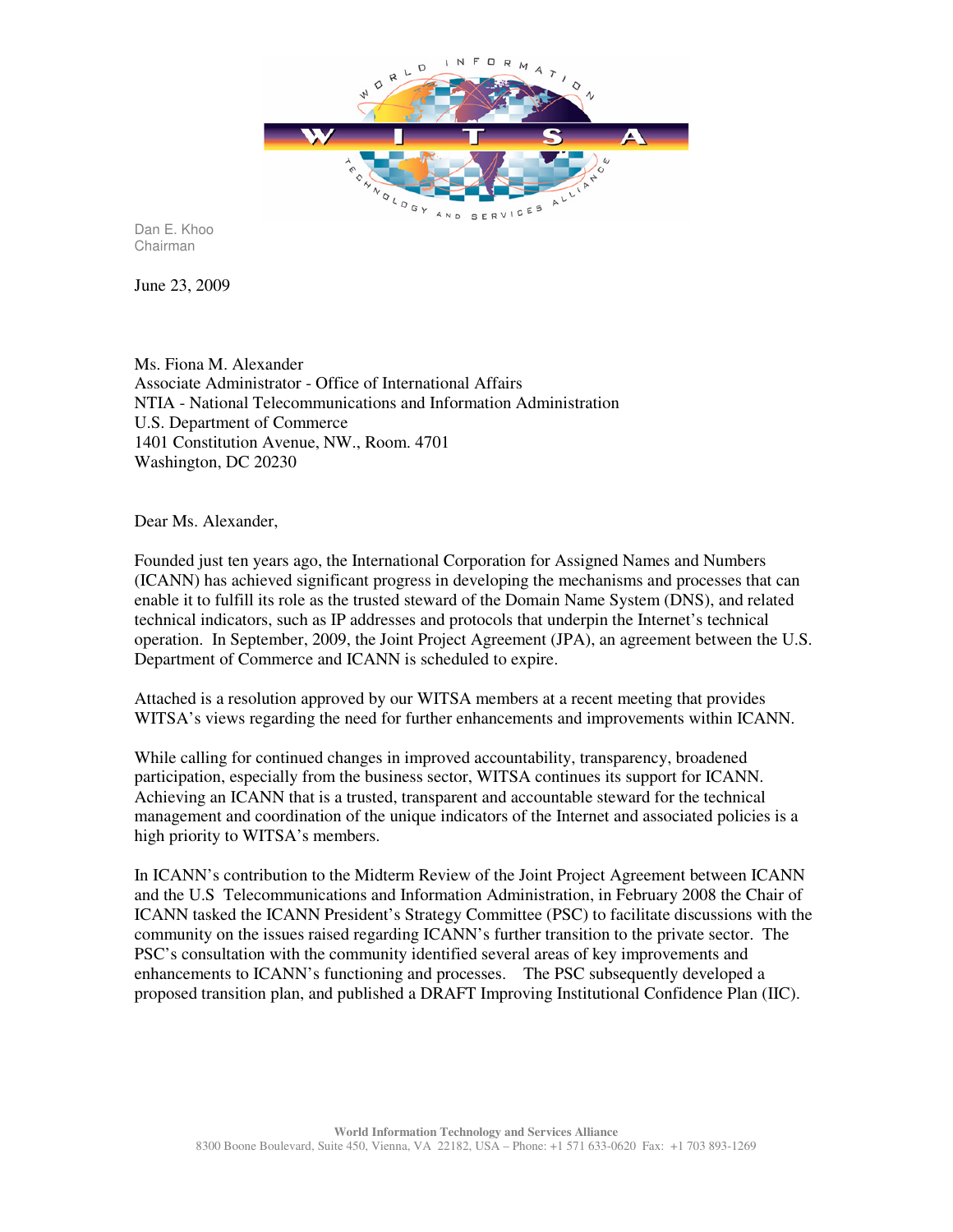The 5 key improvement areas for ICANN's were identified:

- o Safeguarding against Internal and External Capture
- o Transparency and Accountability to the multi stakeholder community
- o Meeting the needs of the Global Internet Community
- o Financial and operational stability
- o Security and stability of the Internet's Unique Indicators

ICANN's Governmental Advisory Committee and many other private sector stakeholders have provided comments on ICANN's DRAFT IIC Plan.

The Internet is an essential component of economic activity for all countries. Governments and citizens alike rely on its security, stability, and resiliency.

WITSA will continue our active involvement and support for ICANN as it undertakes the improvements and changes called for by its stakeholders.

Sincerely,

Phillip J. Bond President

The World Information Technology and Services Alliance (WITSA) is a consortium of nearly 70 information technology (IT) industry associations from economies around the world. WITSA members represent over 90 percent of the world IT market. As the global voice of the IT industry, WITSA is dedicated to advocating policies that advance the industry's growth and development; facilitating international trade and investment in IT products and services; strengthening WITSA's national industry associations through the sharing of knowledge, experience, and critical information; providing members with a vast network of contacts in nearly every geographic region of the world; hosting the World Congress on IT, the premier industry sponsored global IT event; and hosting the Global Public Policy Summit.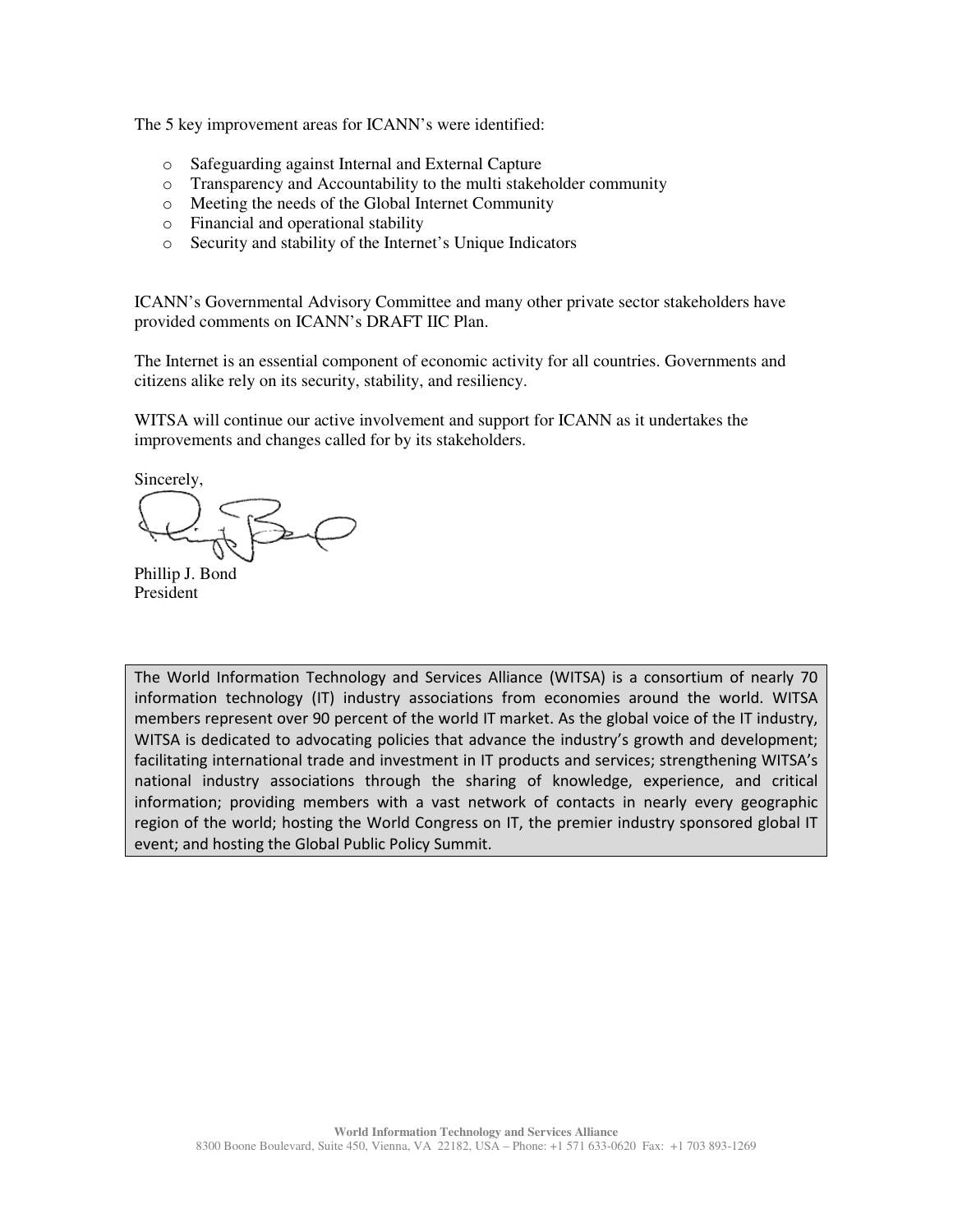## **WITSA Resolution on ICANN's Continued Improvements in Institutional Confidence**

## June 2009

The Internet has become an essential component in economic activity and personal communications around the globe. As important as it is today, its role is expected to expand even further as the Internet expands and reaches all parts of the world and increasingly, is used as a medium to deliver different forms of communications and applications, serving the individual user, businesses of all sizes, and governmental services. As the Internet grows in global reach, its security and resiliency become of increasing importance to users, to businesses, and to governments. And, as the Internet expands, the unique model of private sector led, multistakeholder coordination and management of the Internet's unique indicators remains a key priority of the business community, and of WITSA's members.

ICANN, the Internet Corporation for Assigned Names and Numbers, plays a unique and critical role as it fulfills its core mission of coordinating and managing the unique indictors of the global Internet – Domain Names, IP addresses, protocols, and as it interacts with other key players, such as the Root server operators and Regional Internet Registries and country code managers.

Founded just ten years ago, the International Corporation for Assigned Names and Numbers (ICANN) has achieved significant progress in developing the mechanisms and processes that can enable it to fulfill its role as the trusted steward of the Domain Name System (DNS), and related technical indicators, such as IP addresses and protocols that underpin the Internet's technical operation. In September 2009, the Joint Project Agreement (JPA), an agreement between the U.S. Department of Commerce and ICANN is scheduled to expire.

ICANN and the Department of Commerce have each undertaken extensive consultations with the global community regarding what changes and improvements are needed in ICANN. Five key areas for improvement have been proposed by ICANN's President's Strategy Committee:

- o Safeguarding against Internal and External Capture
- o Transparency and Accountability to the multi stakeholder community
- o Meeting the needs of the Global Internet Community
- o Financial and operational stability
- o Security and stability of the Internet's Unique Indicators

While ICANN has made progress in global acceptance, and many governments participate in ICANN's processes through the Governmental Advisory Committee, some governments continue the debate over whether a group of governments, or an intergovernmental organization should replace or provide oversight to ICANN continues.

In the environment where the private sector model is under threat, and where the scope of its responsibilities have profound implications for global commerce and economic stability of the Internet's technical functioning, it is essential that ICANN take further steps to improve its accountability and transparency; make further improvements in its operational processes in policy development, and in addressing security issues both for the organization and for the unique indicators.